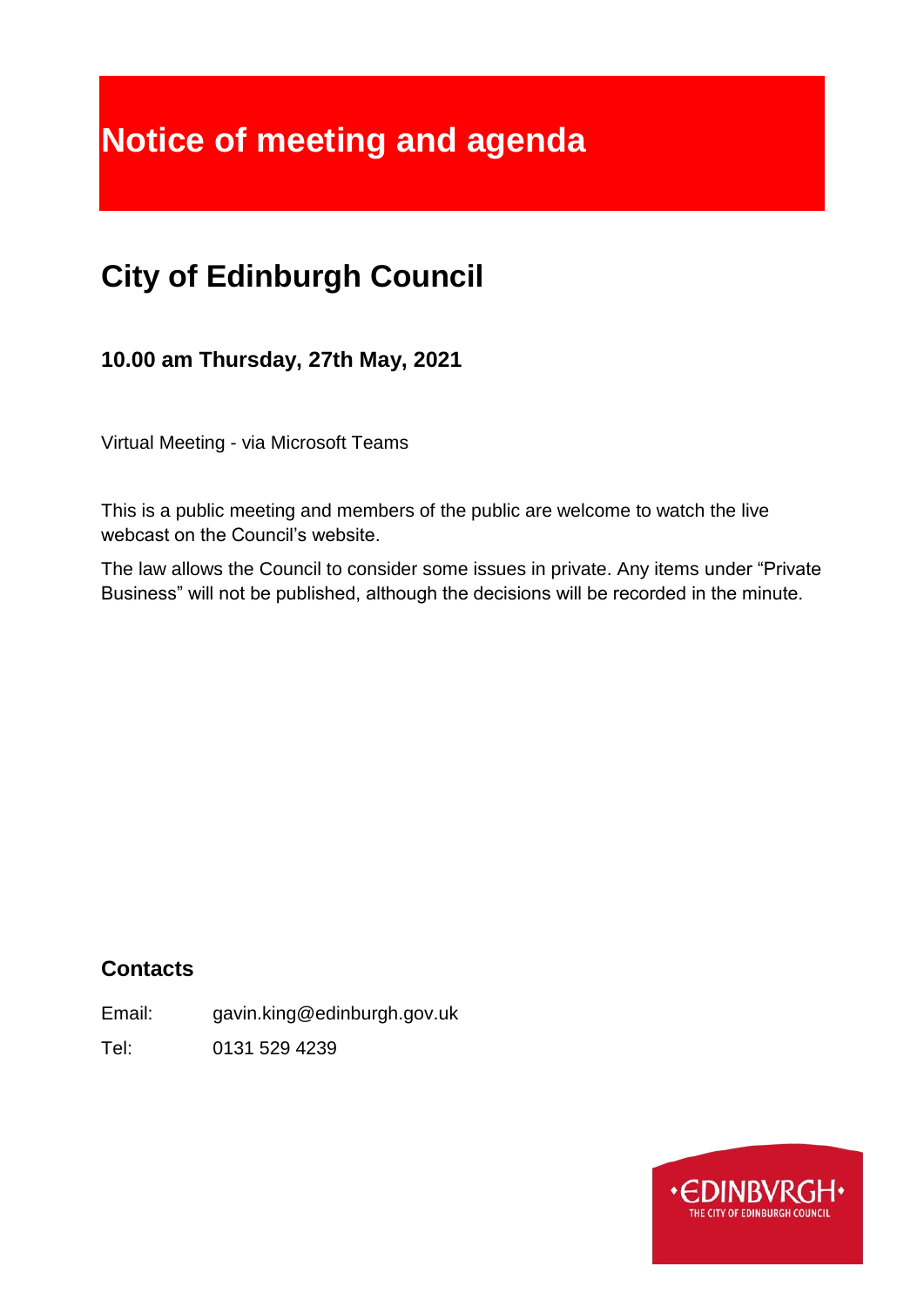## **1. Order of business**

**1.1** Including any notices of motion and any other items of business submitted as urgent for consideration at the meeting.

## **2. Declaration of interests**

**2.1** Members should declare any financial and non-financial interests they have in the items of business for consideration, identifying the relevant agenda item and the nature of their interest.

#### **3. Deputations**

**3.1** If any

#### **4. Minutes**

| 4.1 | The City of Edinburgh Council of 29 April 2021 – submitted for | 13 - 90 |
|-----|----------------------------------------------------------------|---------|
|     | approval as a correct record                                   |         |

#### **5. Leader's Report**

**5.1** Leader's report 91 - 92

## **6. Appointments**

| 6.1 | Review of Appointments to Committees, Boards and Joint Boards<br>for 2021/2022 – Report by the Chief Executive | $93 - 108$  |
|-----|----------------------------------------------------------------------------------------------------------------|-------------|
| 6.2 | Vacation of Office – Report by the Chief Executive                                                             | $109 - 112$ |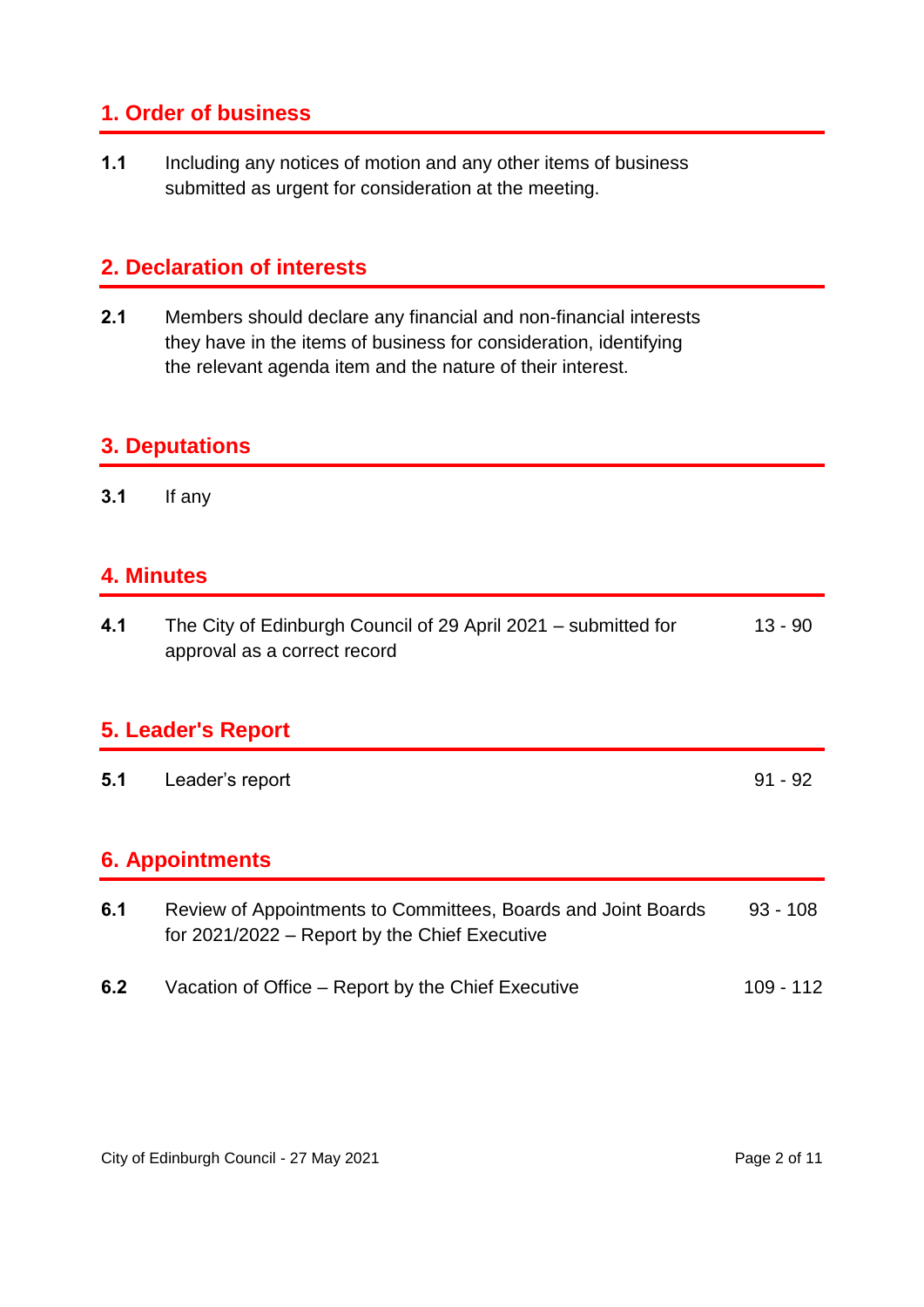## **7. Reports**

| 7.1 | Motion by Councillor Mary Campbell - Deferred Start Funding -<br>referral from the Education, Children and Families Committee                             | $113 - 118$ |
|-----|-----------------------------------------------------------------------------------------------------------------------------------------------------------|-------------|
| 7.2 | Revenue Budget Framework 2021/26 Update - referral from the<br><b>Finance and Resources Committee</b>                                                     | 119 - 154   |
| 7.3 | Edinburgh Integration Joint Board - Contract Living Wage Update<br>- referral from the Finance and Resources Committee                                    | 155 - 162   |
| 7.4 | 20 West Shore Road, Granton, Edinburgh - Proposed Ground<br>Lease Acquisition and New Lease - referral from the Finance and<br><b>Resources Committee</b> | 163 - 170   |

#### **8. Motions**

**8.1** By Councillor Macinnes – Clean Air Day

"Council:

Acknowledges that every year air pollution causes an estimated 36,000 deaths in the UK and that in Edinburgh there are around 200 deaths each year attributable to fine particulate matter.  The World Health Organisation, the UK Government, Scottish Government and City of Edinburgh Council all recognise that air pollution is the largest environmental health risk we face today, with a particularly significant impact on children's health.

Agrees that transport is a significant contributor to air pollution in Edinburgh.

Supports Clean Air Day , which is supported by Environmental Protection Scotland and Global Action Plan, on 17 June 2021 and encourages people to leave the car at home and to walk, cycle or take public transport if they are travelling to work or school, or work from home.

Recognises that choosing to walk, cycle or wheel or to use public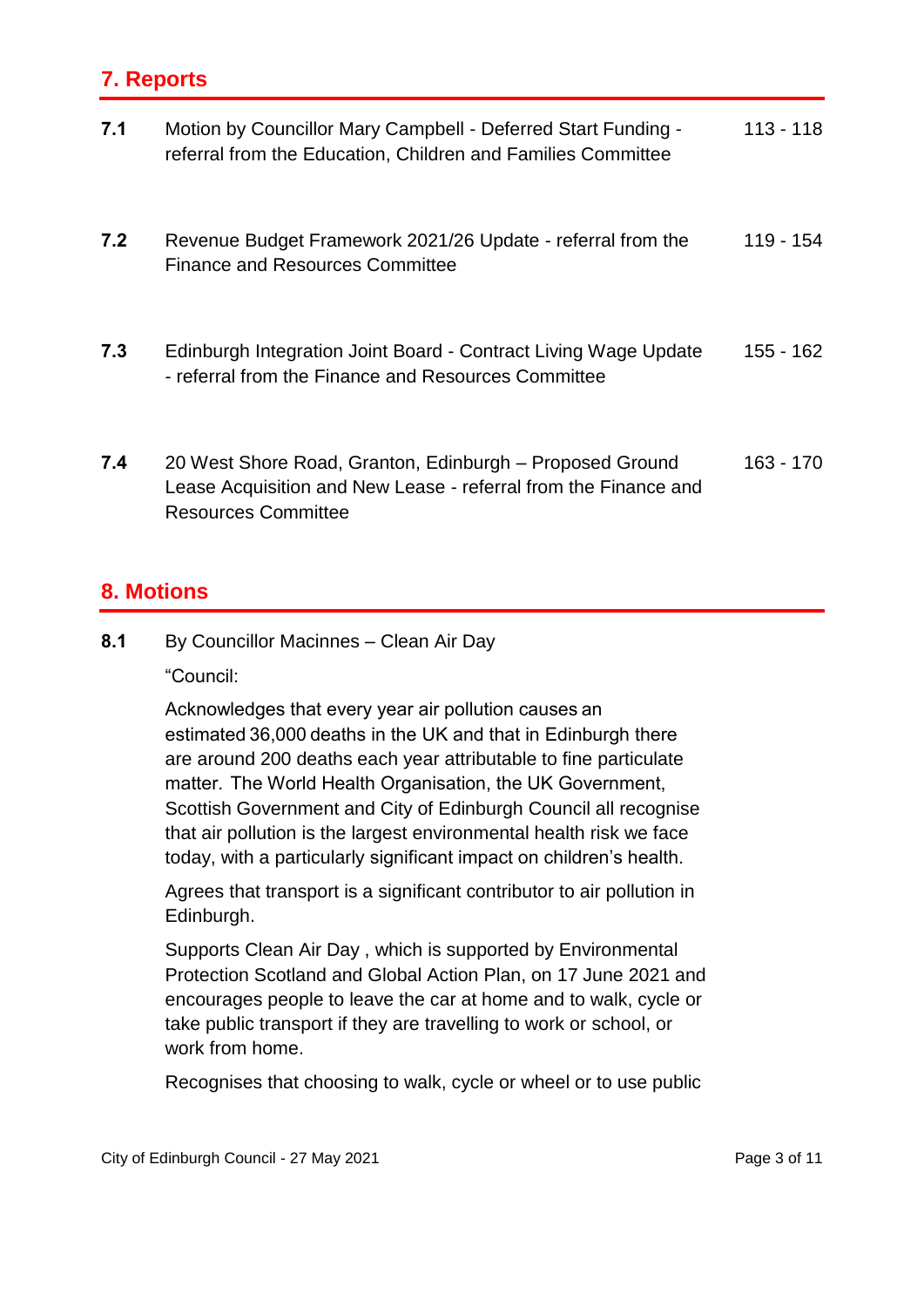transport is a highly effective way that individuals can actively contribute to improving Edinburgh's air quality.

Suggests that residents on clean air day:

- 1) Avoid non-essential, polluting deliveries instead, choose cargo bike deliveries, bundle orders, choose 'click and collect,' or shop locally.
- 2) Don't idle if people choose to drive, they should turn off their engine whenever the vehicle is stationary, particularly outside schools.
- 3) If people are intending to purchase a car please consider if a combination of sustainable transport choices, including electric bikes, public transport and shared car clubs, could substitute effectively for a car, or whether an electric car, particularly important for those with mobility issues, could be a better choice.

Is committed to improving air quality and encouraging better health and well-being through public transport, active travel and investment in electric vehicle infrastructure as part of a green recovery from COVID-19, and in tackling the climate emergency.

Asks that to mark Clean Air Day the Council uses evidencebased arguments on its social media channels to:

1) Improve public understanding of air pollution and its sources.

- 2) Build awareness of how air pollution affects our health.
- 3) Explain the easy actions we can all take to tackle air pollution on Clean Air Day and in the longer term, and thereby help to protect the environment, and our health and that of others."
- **8.2** By the Lord Provost Proposal to Sign a Friendship Agreement between Edinburgh City and Kunming City (Yunnan Province)

#### "Council notes:

The Royal Botanic Garden Edinburgh (RBGE) has a long history of working with China and Yunnan in particular, dating back more than 100 years and continuing to this day.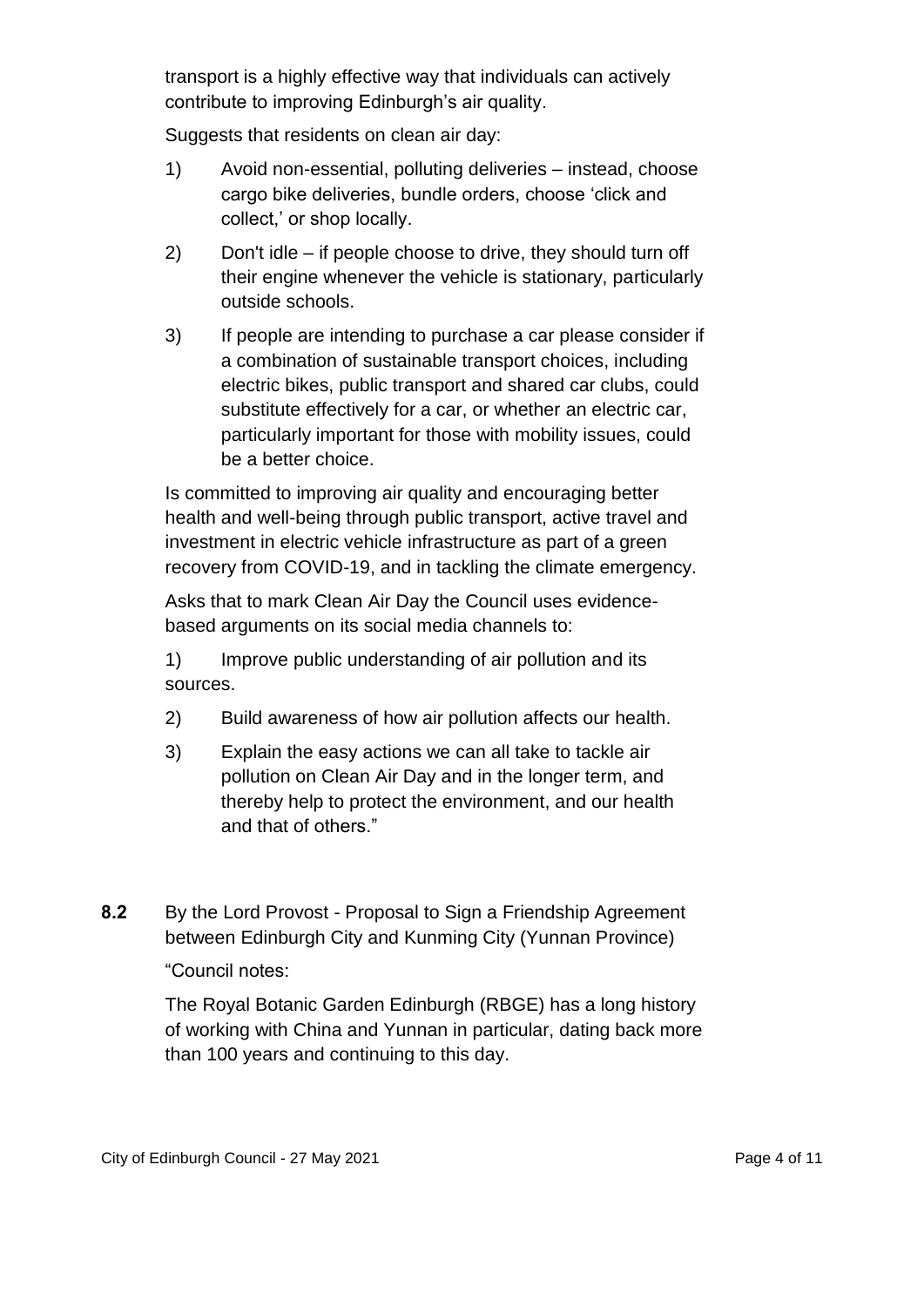RBGE is twinned with the Kunming Institute of Botany (KIB), and jointly established the Lijiang Field Station, the UK's first joint scientific laboratory in China.

RBGE's living plant collection contains more than 1,600 Chinese species – the largest collection of Chinese plants outside of China, and RBGE's Chinese Hillside showcases Chinese plants to about 1 million visitors each year.

The fifteenth meeting of the Conference of the parties (COP15) to the United Nations Convention on Biological Diversity (UN CBD) will be held in Kunming, Yunnan on the 11-24 October 2021.

The Edinburgh Declaration will be presented at COP15, and at the parallel 7th Global Biodiversity Summit of Local and Subnational Governments (co-organised by ICLEI and Kunming City government) in Kunming.

The Edinburgh Declaration itself focuses on the critical role of cities, regions and non-state governments for biodiversity conservation – and this itself directly aligns with the green recovery, addressing the biodiversity crisis, and enhancing city environments for the human health and well-being.

This international landmark event will focus on the agreement of a new global strategy for biodiversity for 2021-2030.

RBGE has requested that the City of Edinburgh considers signing a Friendship agreement with Kunming City in support of their ongoing work and that notes that signing a Friendship Agreement between Edinburgh and Kunming City before or at COP15 would add profile to the Edinburgh declaration, and Scotland's role in international biodiversity conservation.

This Friendship Agreement will provide impetus and visibility to the role of cities and subnational governments in addressing the biodiversity crisis and the climate emergency. The Friendship Agreement would bring additional profile to the Edinburgh Declaration, and also build on, strengthen (and celebrate) the existing collaborative links in biodiversity and conservation between RBGE and scientists in Yunnan.

A Friendship Agreement, linked to biodiversity conservation, and the Edinburgh Declaration aligns directly to the international priorities of the Royal Botanic Garden Edinburgh, Nature Scot, and Scottish Government. It also aligns to the biodiversity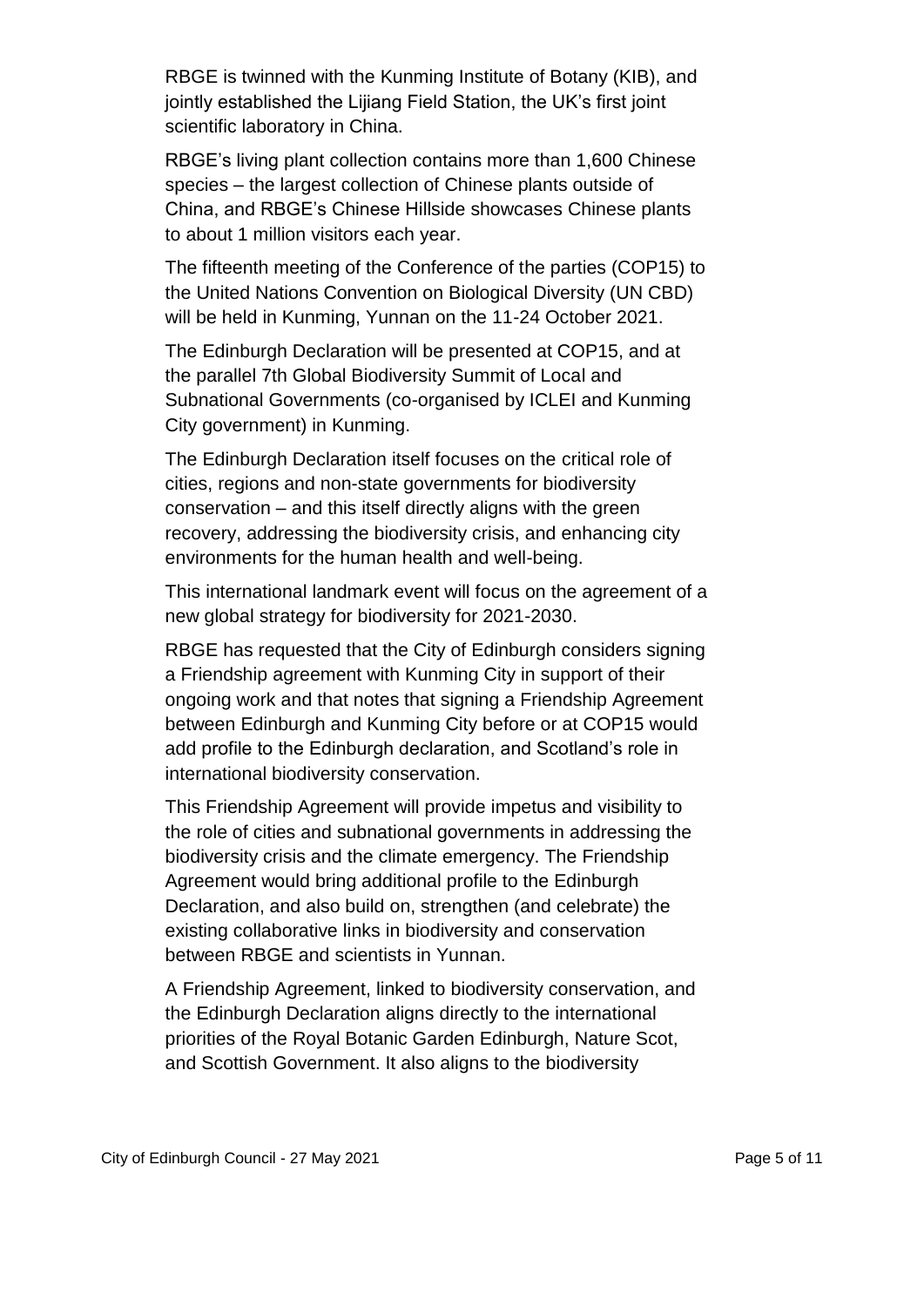conservation work of Edinburgh City Council.

Agrees to sign a Friendship agreement between City of Edinburgh and Kunming City and instructs the Lord Provost to work with RBGE to do so."

#### **8.3** By Councillor Staniforth – City of Edinburgh Council Rejects Photo ID for Voting

"Council notes:

That in this year's Queen's Speech the Westminster government have set out their intention to introduce a photo ID requirement for voting.

That this would only apply to UK wide general elections and would therefore further separate the requirements for voting in Scottish local and parliamentary elections from those for Westminster elections creating confusion as to which paperwork is required for which election.

That following the 2019 UK general election only four people were convicted of voter fraud and that the electoral commission states, "the UK has very low levels of proven electoral fraud." Therefore there is no need for any further measures to combat electoral fraud, especially if those measures risk voter disenfranchisement.

That there is no form of photo ID currently available for free in the UK and that therefore demanding photo ID to vote is demanding that people pay to vote.

That adding any further requirement to vote will disenfranchise some voters.

That those least likely to have photo ID, and therefore most likely to be disenfranchised by a photo ID requirement, are those under 30, families on low incomes and disabled people.

Council therefore:

Will reject any proposal to be involved in a pilot of photo ID for voting to the fullest extent the law allows.

Will refuse to administer photo ID for voting to the fullest extent the law allows.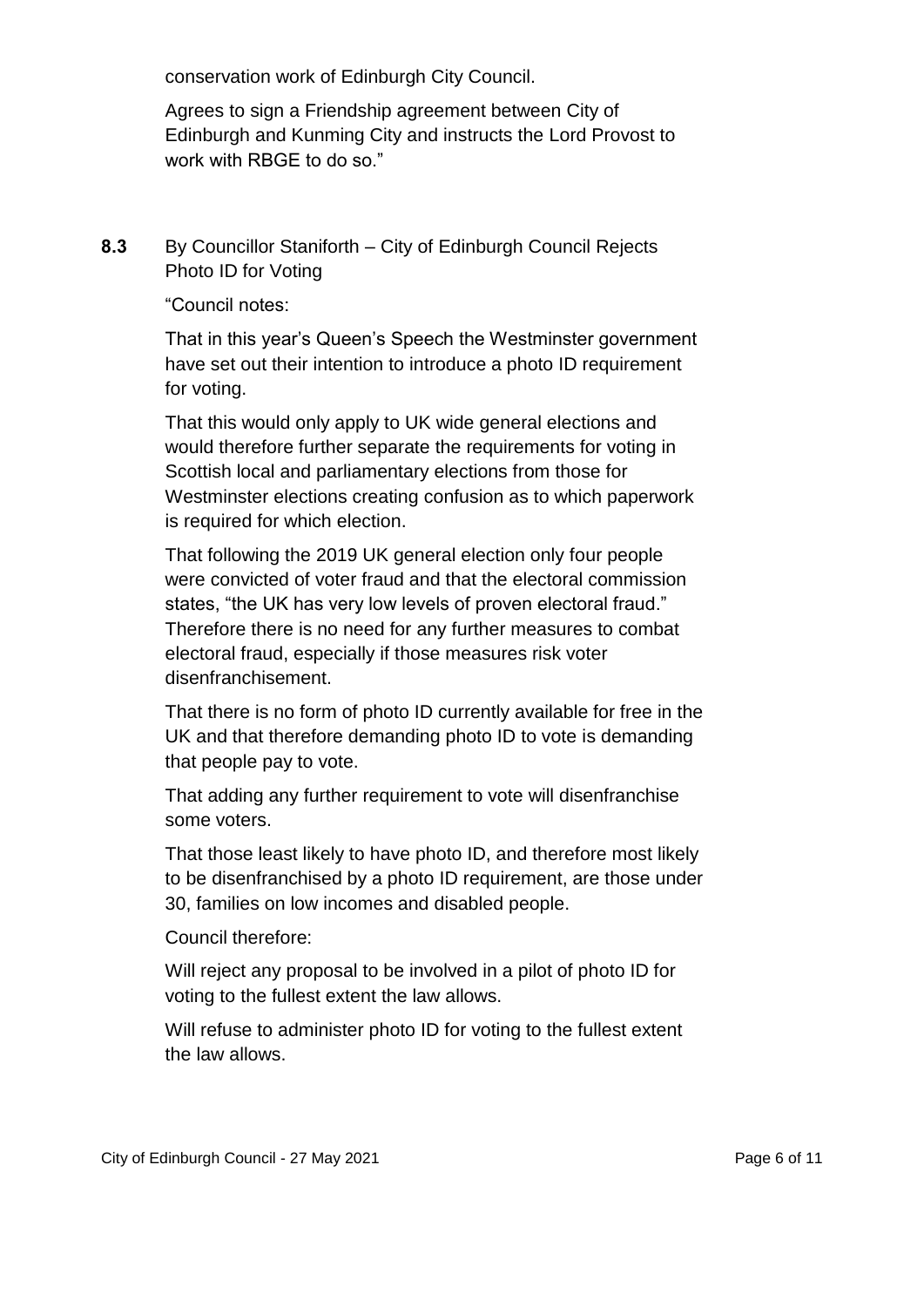Will respond to any consultation on photo ID for voting with an unequivocal statement against it.

Calls on the council leader to write to the Prime Minister and the Home Secretary stating Edinburgh City's objection to voter ID laws and to any law which will disenfranchise Edinburgh's citizens."

**8.4** By Councillor Corbett - Bridges and Investment in Craiglockhart and Colinton Dells

"Council

- 1) Recognises that Craiglockhart and Colinton Dells are one of the best-loved green spaces in Edinburgh.
- 2) Recognises that restrictions on travel and guidance to exercise locally since March 2020 has hugely increased footfall demand in an area already popular between the Water of Leith Visitor Centre and the Colinton Tunnel.
- 3) Notes that for all of that time, and longer, whole sections of path have been closed off because of the closure of two bridges in poor condition – the "pipe" bridge at Katesmill and the bridge near Redhall Mill Weir; and that there is no plan to re-open them.
- 4) Notes the bridge failures are the most obvious sign, but not the only example, of the need for investment in the Dells area – also including paths, steps, walls and historic structures; and that the deteriorating condition of this valued blue-green corridor is causing increasing local anger.
- 5) Welcomes an offer by Water of Leith Conservation Trust, partnered by local community councils, to marshall a community fundraising effort to tackle the "pipe" bridge which has been closed longest; and that therefore agrees that the council should support that process by providing a detailed specification and cost.
- 6) Agrees that action by the City Council is long overdue and therefore agrees that a report be submitted to Culture and Communities Committee in two cycles with proposals to assess and address investment needs in the Dells, with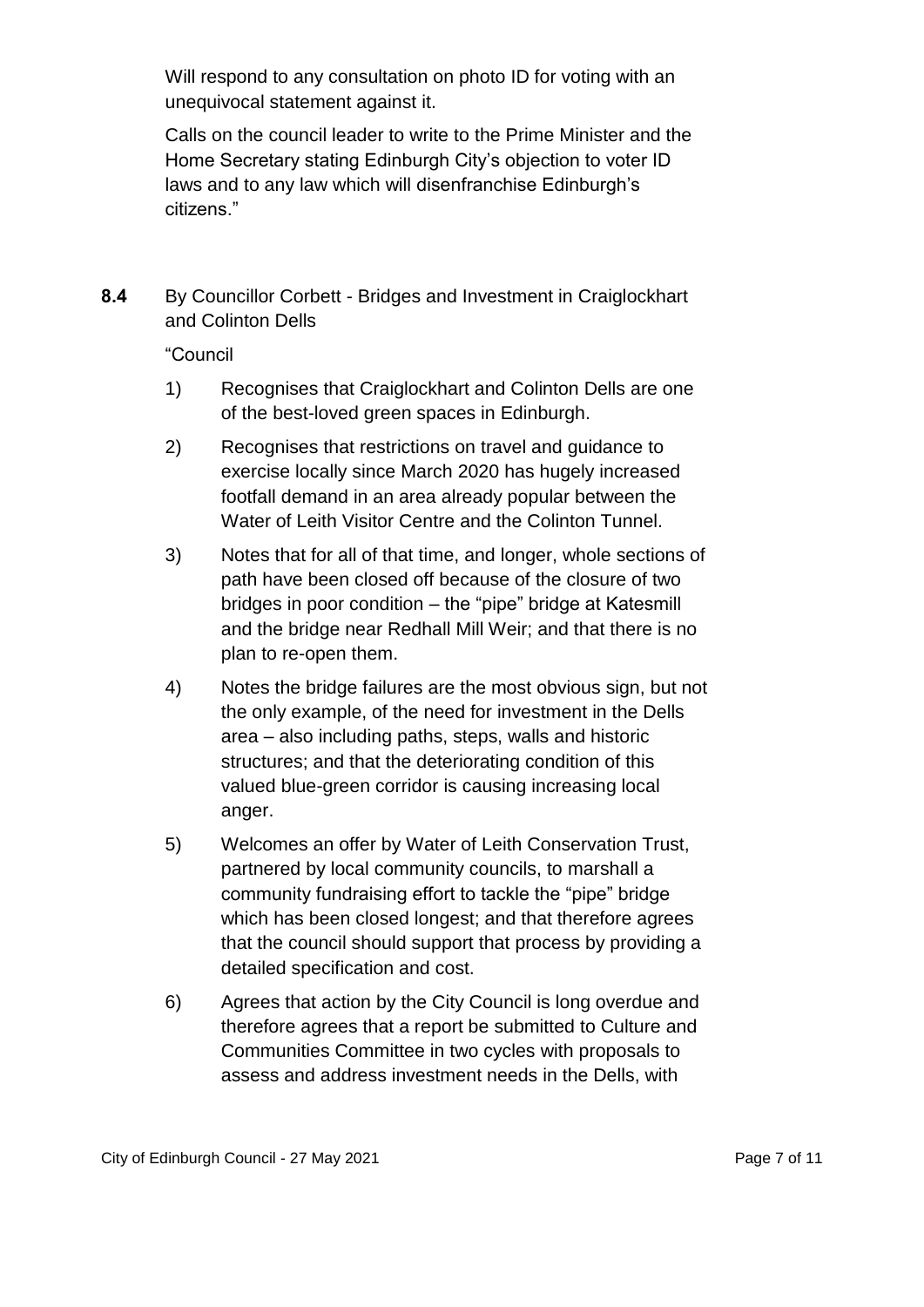the initial priority to replace the decking on the Redhall Mill Weir bridge to allow it to be re-opened."

## **9. Congratulatory Motions**

**9.1** If any

## **10. Questions**

| 10.1 | By Councillor Miller - Location of Personal Injury Collisions – for<br>answer by the Convener of the Transport and Environment<br>Committee                 | 171 - 172   |
|------|-------------------------------------------------------------------------------------------------------------------------------------------------------------|-------------|
| 10.2 | By Councillor Howie - Public Play Parks – for answer by the<br>Convener of the Culture and Communities Committee                                            | 173 - 174   |
| 10.3 | By Councillor Howie - RNIB Spaces for People Response – for<br>answer by the Convener of the Transport and Environment<br>Committee                         | 175 - 176   |
| 10.4 | By Councillor Webber - Juniper Green Primary School - Road<br>Safety Action Plan - for answer by the Convener of the Transport<br>and Environment Committee | $177 - 178$ |
| 10.5 | By Councillor Rust - Try and Modify - for answer by the Convener<br>of the Transport and Environment Committee                                              | 179 - 180   |
| 10.6 | By Councillor Rust – Planters – for answer by the Convener of<br>the Transport and Environment Committee                                                    | 181 - 182   |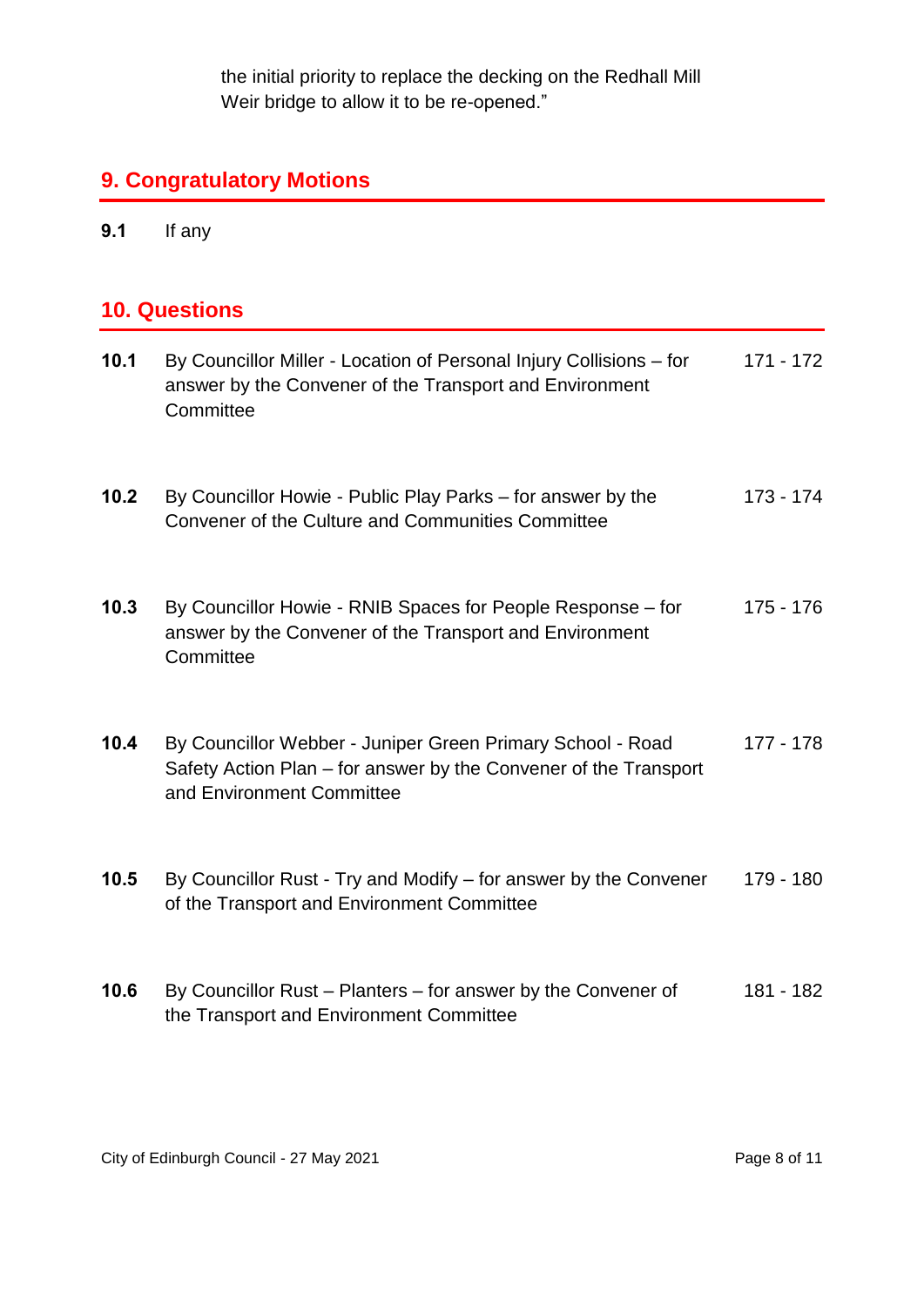| 10.7  | By Councillor Rust - Bike Life - for answer by the Convener of the<br><b>Transport and Environment Committee</b>                      | 183 - 184 |
|-------|---------------------------------------------------------------------------------------------------------------------------------------|-----------|
| 10.8  | By Councillor Johnston - 5G Masts – for answer by the Convener<br>of the Transport and Environment Committee                          | 185 - 186 |
| 10.9  | By Councillor Mitchell - Spaces for People - Ferry Road – for<br>answer by the Convener of the Transport and Environment<br>Committee | 187 - 188 |
| 10.10 | By Councillor Whyte - Edinburgh Road Reports – for answer by<br>the Convener of the Transport and Environment Committee               | 189 - 190 |
| 10.11 | By Councillor Burgess - Citizen Engagement with the Climate<br>Emergency – for answer by the Leader of the Council                    | 191 - 192 |
| 10.12 | By Councillor Gloyer – Potholes – for answer by the Convener of<br>the Transport and Environment Committee                            | 193 - 194 |
| 10.13 | By Councillor Booth - Cycle Parking – for answer by the<br>Convener of the Planning Committee                                         | 195 - 196 |
| 10.14 | By Councillor Booth - GME Secondary School - for answer by<br>the Leader of the Council                                               | 197 - 198 |
| 10.15 | By Councillor Booth - Private Sector Rents – for answer by the<br>Convener of the Housing, Homelessness and Fair Work<br>Committee    | 199 - 200 |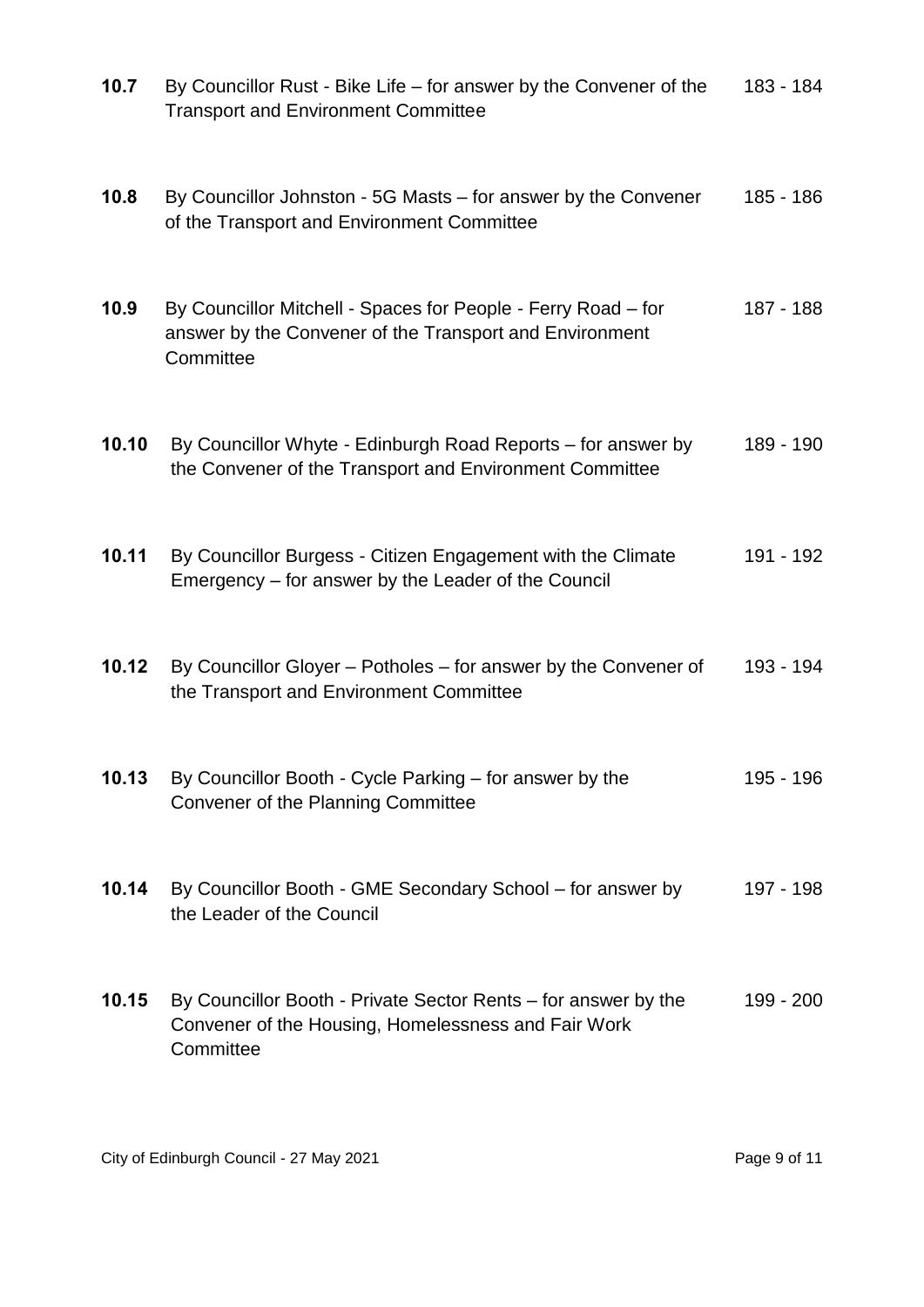**10.16** By Councillor Booth - Gaelic Medium Education – for answer by the Convener of the Education, Children and Families Committee 201 - 202

## **11. Resolution to Consider in Private**

**11.1** The City of Edinburgh Council, is requested under Section 50(A)(4) of the Local Government (Scotland) Act 1973, to exclude the public from the meeting for the following item of business on the grounds that it would involve the disclosure of exempt information as defined in Paragraph 1 of Part 1 of Schedule 7A of the Act.

## **12. Private Reports**

| 12.1<br>Senior Leadership Review - Report by the Chief Executive<br>203 - 210 |  |
|-------------------------------------------------------------------------------|--|
|-------------------------------------------------------------------------------|--|

#### **Andrew Kerr**

Chief Executive

## **Information about the City of Edinburgh Council**

The City of Edinburgh Council consists of 63 Councillors and is elected under proportional representation. The City of Edinburgh Council usually meets once a month and the Lord Provost is the Convener when it meets.

This meeting of the City of Edinburgh Council is being held virtually by Microsoft Teams.

#### **Further information**

If you have any questions about the agenda or meeting arrangements, please contact Gavin King, Committee Services, City of Edinburgh Council, Business Centre 2.1, Waverley Court, 4 East Market Street, Edinburgh EH8 8BG, Tel 0131 529 4239, email [gavin.king@edinburgh.gov.uk.](mailto:gavin.king@edinburgh.gov.uk)

The agenda, minutes and public reports for this meeting and all the main Council committees can be viewed online by going to the Council's online [Committee Library.](https://democracy.edinburgh.gov.uk/ieDocHome.aspx?bcr=1)